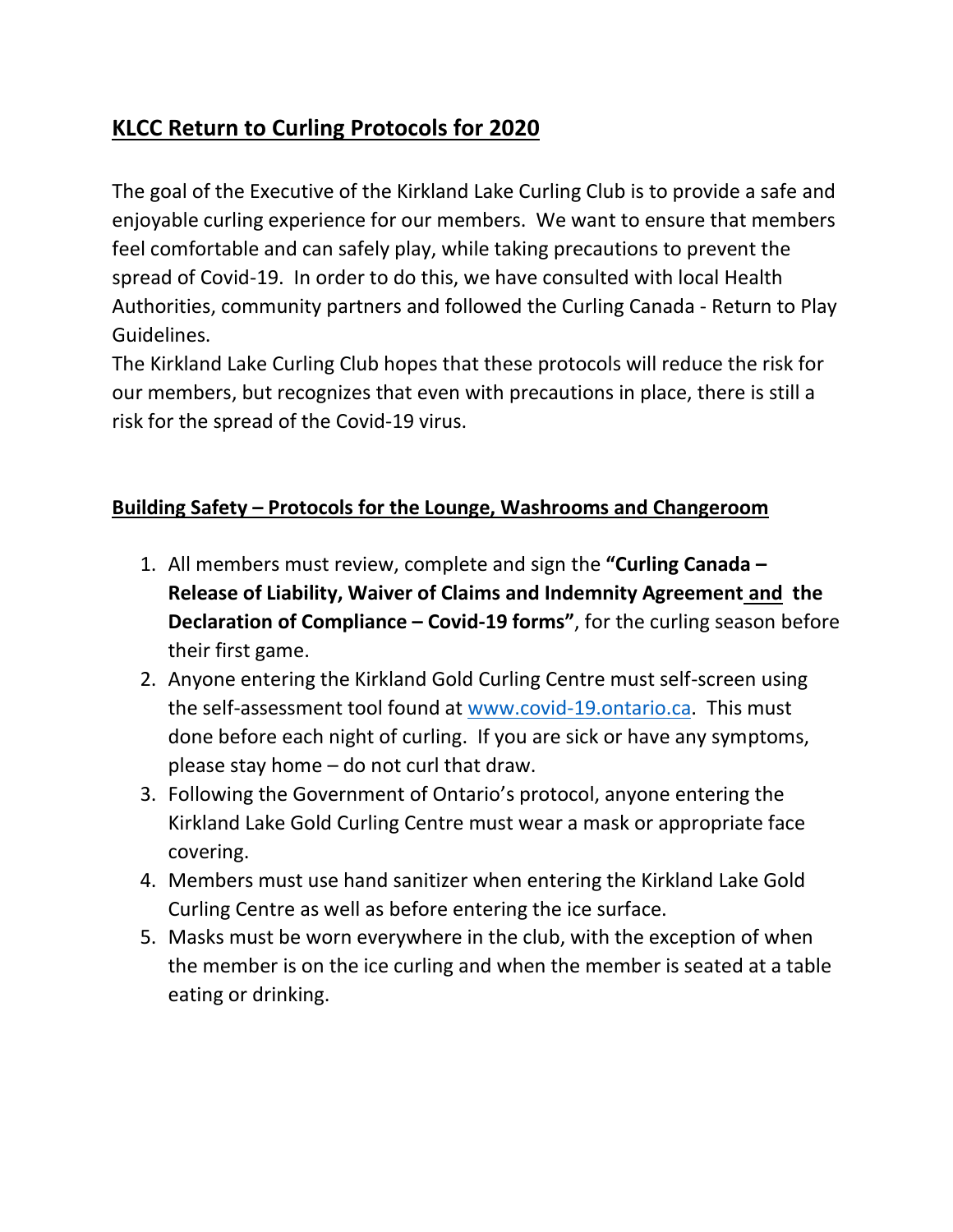- 6. All tables in the lounge will be numbered. Tables will be assigned to players based on what sheet of ice they are playing on that draw. Members must use only the table assigned to their sheet before and after their games. Tables and chairs will be sanitized before each draw, but not while curlers are on the ice.
- 7. Members will not be able to congregate in the bar area. Please wear a mask and socially distance while you are ordering drinks and immediately bring them to your table, before removing your mask.
- 8. Only two members will be permitted in each washroom at one time.
- 9. Lockers and the locker room will be available, but members must allow extra time to keep social distance. Please respect other members space and wait to access your locker until the area around it is clear. It is suggested that curlers arrive dressed to play and only change their shoes at their locker
- 10. Only members who have a scheduled game and curling club staff will be permitted in the Kirkland Lake Gold Curling Centre each night. No spectators will be allowed in the club to guarantee the maximum of 50 people in the building is not exceeded.
- 11. Any spares must sign in with full contact information in order to facilitate contact tracing if an outbreak occurs. The skip of the team that the spare is playing for must ensure that the player signs in.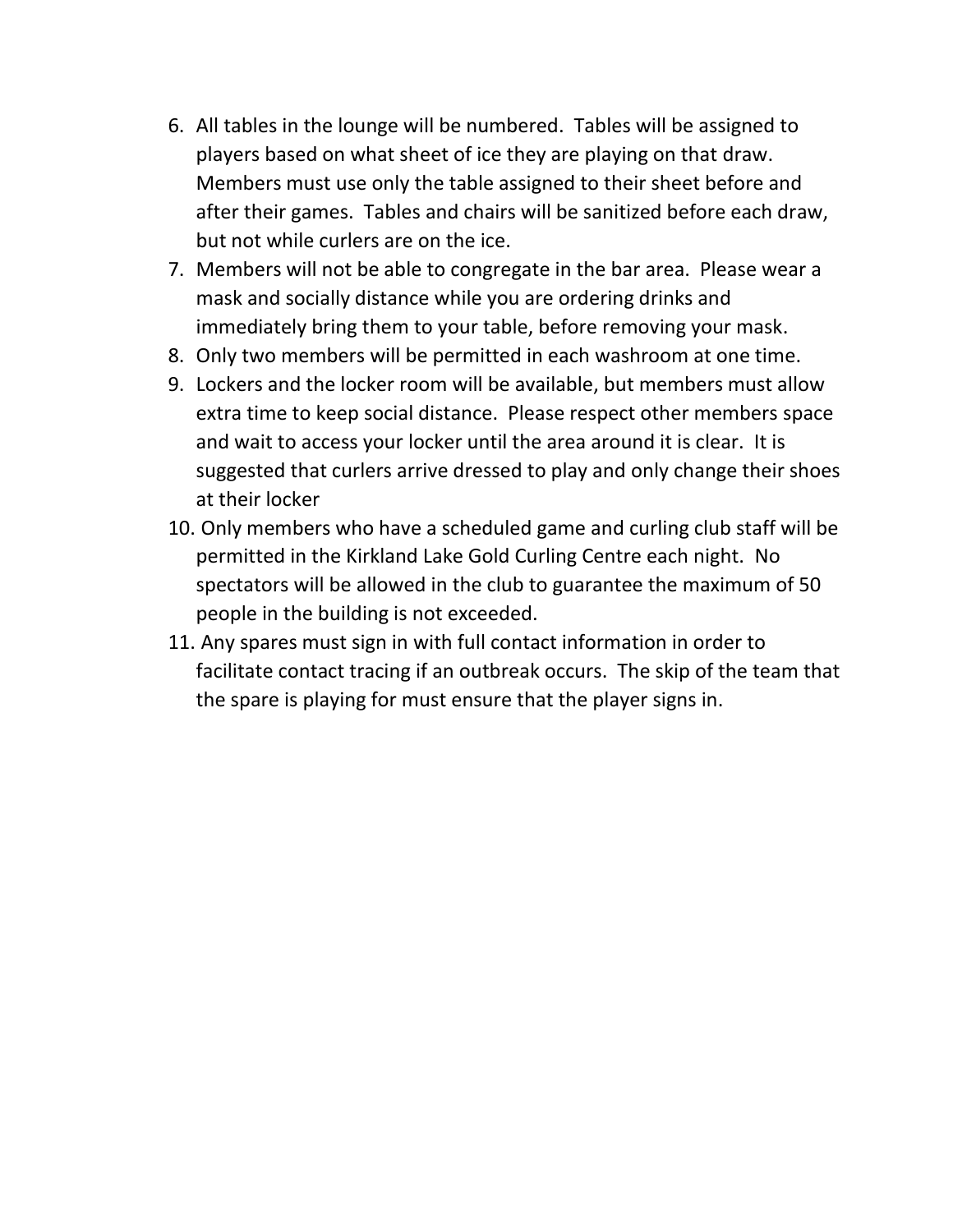## **Curling Safety Protocols/Rules**

Game play will follow Curling Canada's Return to Play Guidelines found at [www.curling.ca.](http://www.curling.ca/)

Some key points/rules from these guidelines are:

- 1. Curling times will remain the same for each draw, but members are asked to enter the ice surface in a specific order. Entrance to the curling ice will be through the Ice 1 door. The teams from the highest numbered sheet will enter first. Once the first rock from that game has been thrown, the members from the next lower numbered sheet will enter and begin their game. This procedure will follow until all games are started.
- 2. The exit for the ice surface will be the Ice 6 door.
- 3. All stones will be sanitized before each game. Only touch your own 2 stones. Do not move "courtesy rocks" out for your opposition. At the completion of each end, rocks are to be removed from the house only by using feet or brooms.
- 4. Do not shake hands before or after the game. Use another way to wish your opponent luck and thank them for the game.
- 5. Scoreboards will not be used this season. There will be scoresheets on the bench at the far end. The vice skip from the team that has the last rock in the first end, will be assigned to record both teams scores on the scoresheet for each game.
- 6. Last rock in the first end must be determined by a method that promotes players remaining socially distanced. Suggestions for this are: using odd or even numbers on a stop watch, rock paper scissors or a coin flip if only 1 player flips the coin and finds the result of the flip.
- 7. Markings will be placed, near the centre of the ice, to indicate where the non-delivering team's sweepers must stand while the opposition is throwing. The thrower from the non-delivering team will stand outside the hog line. The non-delivering team's skip will stand behind the hack and will not come closer to the rings until the opposing skip relinquishes control of the house.